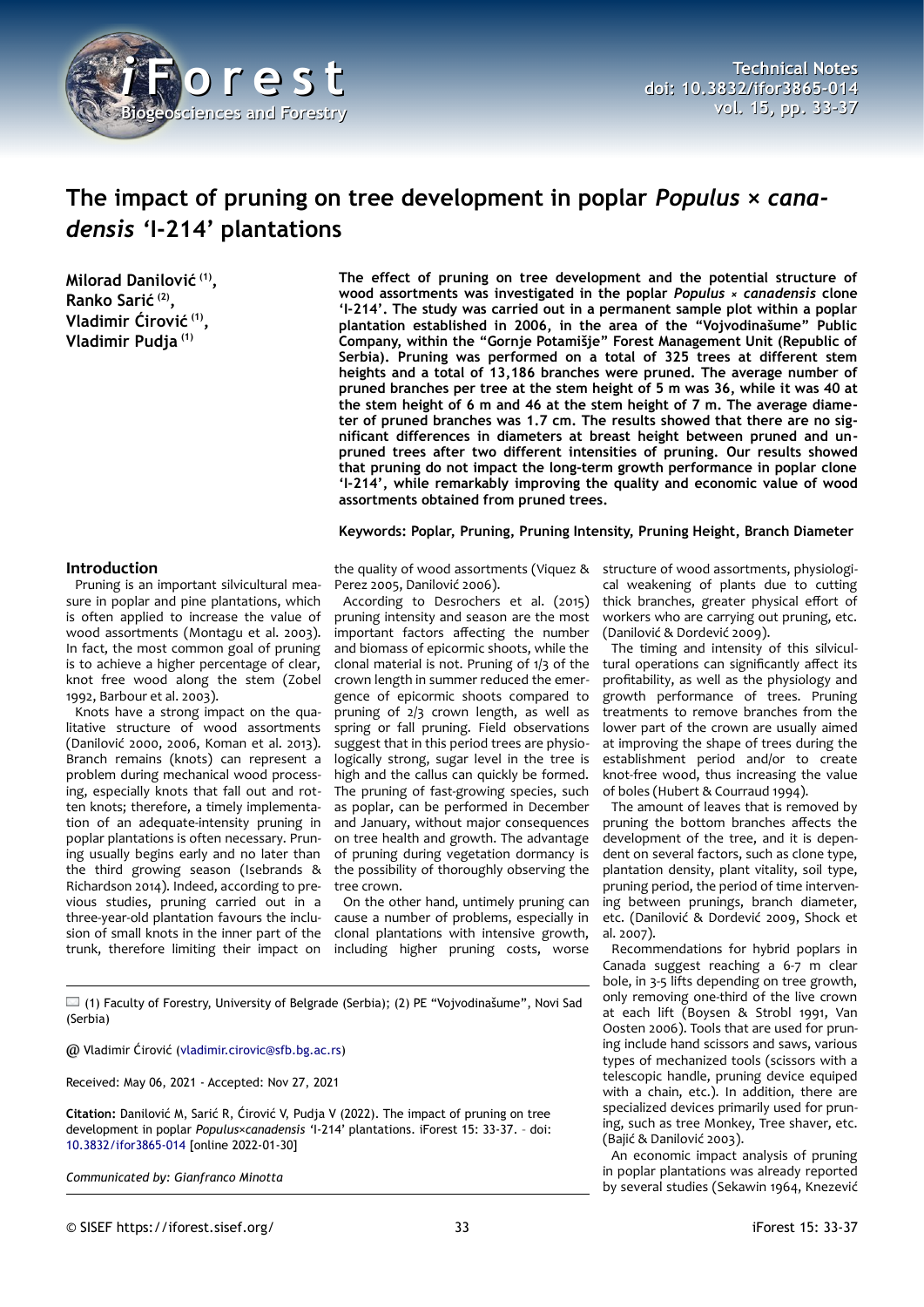<span id="page-1-0"></span>**Tab. 1** - Average tree diameter (cm) and average height (m) of trees after pruning. Pruning intensity: (A) high, (B) low; (\*): share of branch-free wood in total tree height.

| <b>Type</b>    | Variable              |       |       | Sample plots |       |       |       | Control<br>plot |
|----------------|-----------------------|-------|-------|--------------|-------|-------|-------|-----------------|
| Pruning        | Pruning intensity     | A     | B     | A            | B     | A     | B     |                 |
| type           | Pruning height (m)    | 5     | 5     | 6            | 6     |       | 7     | ۰               |
| After          | Average diameter (cm) | 10.45 | 10.5  | 10.41        | 10.38 | 10.56 | 10.46 | 10.97           |
| first          | Average height (m)    | 4.78  | 4.74  | 4.78         | 4.76  | 4.99  | 4.81  | 5.16            |
| pruning        | Stem* $(\%)$          | 37    | 33    | 37           | 33    | 35    | 34    | 27              |
| After          | Average diameter (cm) | 14.86 | 14.81 | 14.71        | 14.76 | 15.17 | 14.95 | 16.47           |
| second         | Average height (m)    | 8.47  | 8.25  | 8.75         | 8.17  | 8.26  | 8.83  | 8.31            |
| pruning        | Stem $(\%)$           | 31    | 27    | 31           | 27    | 32    | 24    | 24              |
| After<br>third | Average diameter (cm) | 25.11 | 24.81 | 24.78        | 24.93 | 25.42 | 24.90 | 27.56           |
|                | Average height (m)    | 11.91 | 11.67 | 12.43        | 11.81 | 11.63 | 12.46 | 10.74           |
| pruning        | Stem $(\%)$           | 42    | 43    | 48           | 51    | 60    | 56    | 30              |

1966). The costs of poplar trees pruning depend on many factors (period of pruning, working tools, pruning method, etc.), but the increase in wood value achieved by applying this silvicultural measure significantly exceeds those pruning costs (Kirk & Parker 1996). In addition, pruning costs depend on type of tools and devices used for pruning, the pruning method, the period of pruning and the training of workers, etc. (Bajić & Danilović 2003).

The aim of this study is to examine the impact of pruning on the diameter increment of trees in a *Populus* × *canadensis* 'I-214' plantations. Our starting hypothesis was that pruning did not affect growth performances of poplar trees, while positively affecting the quality of wood assortments taken from them.

## **Material and methods**

*Study area*

The research was carried out in the area

of the "Banat" Pančevo Forest Estate, in a plantation of *Populus* × *canadensis* 'I-214' established in 2006 on haplic gleysol. During establishment, the planting material was arranged in a triangular form, with a distance of 6 m between cuttings, which implies that 320 cuttings were planted per hectare. The cuttings were placed at a depth of 80 cm. Before planting, complete terrain preparation had beed carried out by implementing adequate agro-technical and tending measures.

By the plantation age of nine years, the following tending measures had been carried out: (i) hoening around the trees and disc harrowing between the rows were carried out in the first year; (ii) disc harrowing between the rows was implemented in the second year; (iii) pruning and disc harrowing between the rows were carried out in the third year; (iv) disc harrowing between the rows was implemented in the fourth year; (v) pruning was carried out in the fifth year; (vi) none of the tending mea-

<span id="page-1-1"></span>

sures were implemented in the sixth year; (vii) pruning was carried out in the seventh year.

# *Methods*

For the purpose of this study, a sample plot (1.12 ha) and a control plot (0.28 ha) were established. The control plot was established immediately next to the sample plot, so the climate, edaphic and orographic factors are expected to have equal effect on the growth of treated trees.

The experiment started in 2008 at the end of the second vegetation period of the plantation. The sample plot was subdivided in two equal parts. In one part, the pruning intensity was high (treatment A), and in the other part the pruning intensity was low (treatment B). Within both parts, pruning up to the 5, 6 and 7 m of stem height was carried out (treatments 5, 6 and 7, respectively).

The first pruning of high intensity (treatment A) consisted of the removal of branches of the first whorl (at pruned ring height of 22-24 cm) and the removal of thicker branches from the other parts of the crown. While the first pruning of low intensity (treatment B) included the removal of thicker branches in the crown.

The second pruning of high intensity (treatment A) included the removal of branches of the second whorl (at pruned ring height of 87-91 cm) and the removal of thicker branches in the crown, while the second pruning of low intensity (treatment B) included the removal of branches of the first whorl (at pruned ring height of 50-64 cm) and the removal of thicker branches in the crown.

Finally, the third pruning included the complete removal of branches up to 5, 6 and 7 m of stem height (treatments 5, 6 and 7, respectively).

The first pruning was carried out in late spring (May to June) in 2009. The second pruning was carried out in the same period in 2011, and the third pruning in 2013, also in the same period. This implies that pruning was carried out at the plantation age of three, five and seven.

Complete branch removal up to 5 m of stem height was performed on a total of 108 trees. Complete branch removal up to 6 m of stem height was performed on 113 trees and complete branch removal up to 7 m of stem height on 104 trees. Pruning was not performed in the control plot.

Measurements of diameter and heights of trees were carried out in the sample plots and in the control plot. The first measurement was carried out at the beginning of the experiment, in 2008. The second measurement was done a year after the first pruning, in 2010. The third measurement was conducted in 2012, a year after the second pruning. Measurement replications number 4, 5 and 6 were performed every following year (2013, 2014 and 2015).

Diameters of pruned branches were also measured to an accuracy of 1 mm.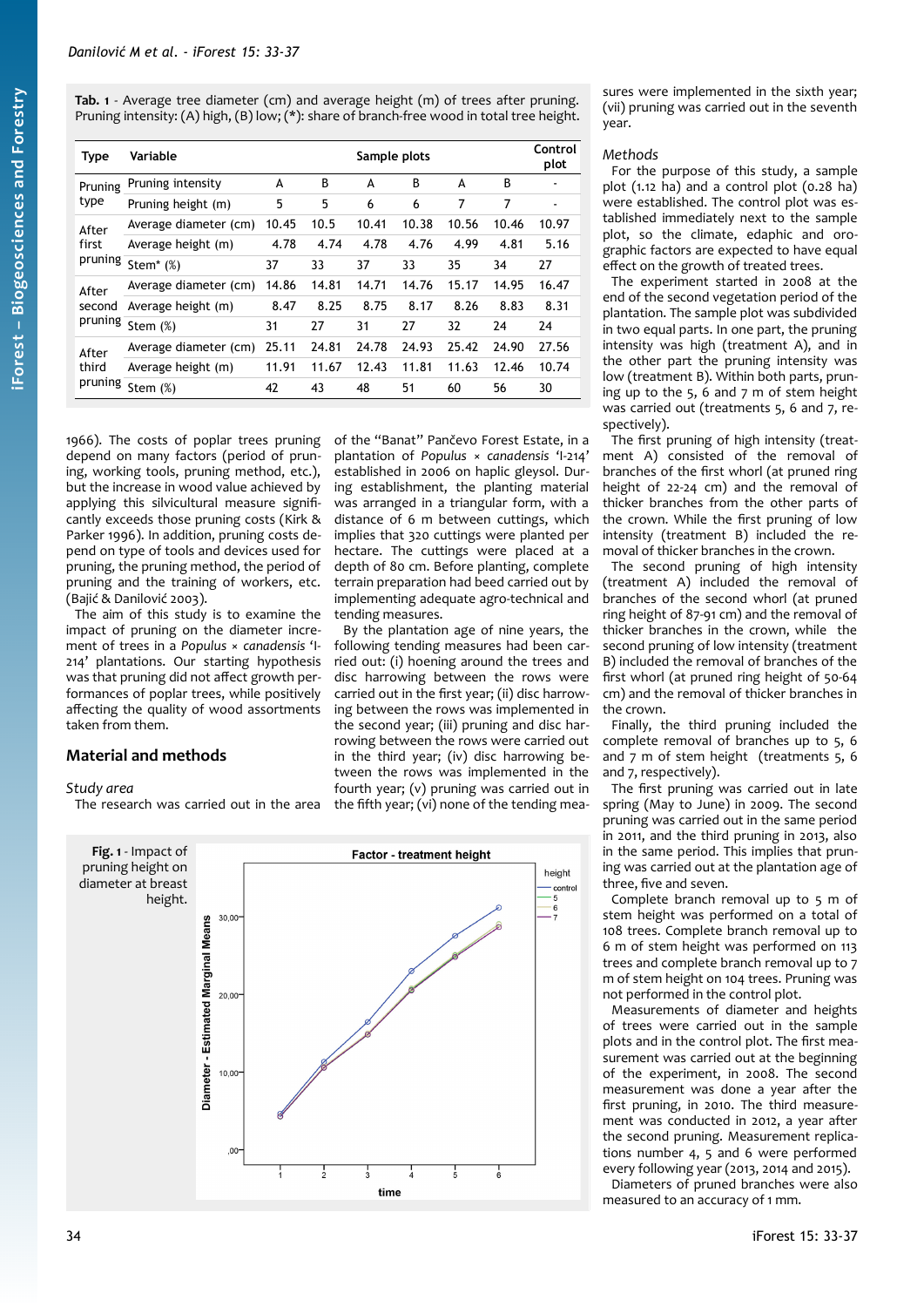General Linear Model (GLM) repeated measures statistical technique was used for statistical analysis by the software SPSS® v. 28.0.1 (IBM, Armonk, NY, USA).

## **Results**

The average diameter and average height of trees in the sample plots and control plot after the first, second and third pruning are shown in [Tab. 1](#page-1-0), while the total number of pruned branches and the average number of pruned branches per tree are shown in [Fig. 1.](#page-1-1)

The total number of pruned branches increases with increasing the height up to which pruning was performed. In the case of pruning up to 5 m of stem height, the total number of pruned branches was 3891. In the case of pruning up to 7 m of stem height, the total number of pruned branches was 4754 ([Tab. 2\)](#page-2-1).

In the case of pruning up to 5 m of stem height, the average number of branches pruned per tree was 36. In the case of pruning up to 6 m of stem height, the average number of pruned branches per tree was 40 and in the case of pruning up to 7 m of stem height the average number of pruned branches per tree was 46. The total number of pruned branches over the three pruning carried out was 13,186, involving 325 trees overall ([Tab. 2](#page-2-1)). The average diameter of pruned branches at high intensity pruning (treatment A) and low intensity pruning (treatment B) was 1.7 cm.

Six measurements of diameter were taken for within subject effects, and pruning height and intensity were taken for be-

<span id="page-2-1"></span>**Tab. 2** - Number of cut branches depending on pruning height (m from the ground).

| Pruning    | Cut branches |                     |  |  |  |
|------------|--------------|---------------------|--|--|--|
| height     | Total        | Average<br>per tree |  |  |  |
| Up to 5 m  | 3891         | 36                  |  |  |  |
| Up to 6 m  | 4541         | 40                  |  |  |  |
| Up to $7m$ | 4754         | 16                  |  |  |  |

tween subject effects ([Tab. 3](#page-2-0)).

Two homogeneous subsets were detected by Tukey's HSD (Honestly Significant Difference) test; the first subset included the control plot, while the other included the treated plots for both pruning height and pruning intensity. There were very small differences between treated plots, and somewhat greater than the differences observed between treated plots and control plot ([Fig. 1](#page-1-1), [Fig. 2\)](#page-3-0). However, according to the results of GLM both treat-

<span id="page-2-0"></span>

| Tab. $3$ - Impact of pruning height (5, 6, and 7 m) and intensity |
|-------------------------------------------------------------------|
| (high: A, and low: B) on diameter at breast height. (CI): Confi-  |
| dence intervals.                                                  |

| Factor<br>Treat-<br>ment |       |                         |        | Std.           | 95% CI                |        |  |
|--------------------------|-------|-------------------------|--------|----------------|-----------------------|--------|--|
|                          | Repl. | Mean                    | Error  | Lower<br>Bound | Upper<br><b>Bound</b> |        |  |
| Control                  |       | 1                       | 4.617  | 0.093          | 4.433                 | 4.800  |  |
|                          |       | 2                       | 11.315 | 0.185          | 10.952                | 11.678 |  |
|                          | 0     | 3                       | 16.466 | 0.233          | 16.007                | 16.925 |  |
|                          |       | 4                       | 23.016 | 0.277          | 22.472                | 23.561 |  |
|                          |       | 5                       | 27.561 | 0.302          | 26.967                | 28.154 |  |
|                          |       | 6                       | 31.190 | 0.330          | 30.541                | 31.839 |  |
|                          |       | $\mathbf{1}$            | 4.264  | 0.081          | 4.105                 | 4.423  |  |
|                          |       | $\overline{2}$          | 10.567 | 0.160          | 10.252                | 10.881 |  |
|                          | 5     | 3                       | 14.812 | 0.202          | 14.415                | 15.210 |  |
|                          |       | 4                       | 20.636 | 0.240          | 20.165                | 21.108 |  |
|                          |       | 5                       | 25.021 | 0.261          | 24.507                | 25.535 |  |
|                          |       | 6                       | 29.046 | 0.286          | 28.484                | 29.608 |  |
|                          |       | 1                       | 4.341  | 0.079          | 4.185                 | 4.496  |  |
|                          |       | $\overline{c}$          | 10.719 | 0.156          | 10.412                | 11.027 |  |
|                          | 6     | 3                       | 14.990 | 0.198          | 14.602                | 15.379 |  |
| Height                   |       | 4                       | 20.772 | 0.235          | 20.311                | 21.233 |  |
|                          |       | 5                       | 25.113 | 0.256          | 24.610                | 25.616 |  |
|                          |       | 6                       | 29.023 | 0.280          | 28.473                | 29.572 |  |
|                          |       | $\mathbf{1}$            | 4.290  | 0.082          | 4.129                 | 4.452  |  |
|                          | 7     | $\overline{\mathbf{c}}$ | 10.578 | 0.163          | 10.257                | 10.898 |  |
|                          |       | 3                       | 14.832 | 0.206          | 14.427                | 15.238 |  |
|                          |       | 4                       | 20.517 | 0.244          | 20.036                | 20.998 |  |
|                          |       | 5                       | 24.837 | 0.267          | 24.313                | 25.361 |  |
|                          |       | 6                       | 28.671 | 0.291          | 28.098                | 29.243 |  |
|                          | A     | $\mathbf{1}$            | 4.309  | 0.066          | 4.179                 | 4.440  |  |
|                          |       | $\overline{c}$          | 10.598 | 0.131          | 10.340                | 10.857 |  |
| Intensity                |       | 3                       | 14.793 | 0.166          | 14.467                | 15.120 |  |
|                          |       | 4                       | 20.505 | 0.197          | 20.117                | 20.892 |  |
|                          |       | 5                       | 24.897 | 0.215          | 24.474                | 25.319 |  |
|                          |       | 6                       | 28.934 | 0.235          | 28.472                | 29.396 |  |
|                          | B     | 1                       | 4.288  | 0.065          | 4.159                 | 4.416  |  |
|                          |       | 2                       | 10.644 | 0.129          | 10.389                | 10.899 |  |
|                          |       | 3                       | 14.963 | 0.164          | 14.642                | 15.285 |  |
|                          |       | 4                       | 20.778 | 0.194          | 20.397                | 21.160 |  |
|                          |       | 5                       | 25.083 | 0.212          | 24.667                | 25.500 |  |
|                          |       | 6                       | 28.892 | 0.231          | 28.437                | 29.347 |  |

<span id="page-2-2"></span>**Tab. 4** - Impact of pruning height (5, 6, and 7 m) and intensity (high: A, and low: B) on diameter increment. (CI): Confidence intervals.

| Factor    | Treat-<br>ment | Repl.          | Mean  | Std.<br>Error | 95% CI         |                       |  |
|-----------|----------------|----------------|-------|---------------|----------------|-----------------------|--|
|           |                |                |       |               | Lower<br>Bound | Upper<br><b>Bound</b> |  |
| Control   |                | 1              | 6.699 | 0.106         | 6.490          | 6.907                 |  |
|           |                | $\overline{2}$ | 5.151 | 0.064         | 5.026          | 5.276                 |  |
|           | 0              | 3              | 6.551 | 0.074         | 6.406          | 6.695                 |  |
|           |                | 4              | 4.544 | 0.060         | 4.427          | 4.662                 |  |
|           |                | 5              | 3.629 | 0.069         | 3.494          | 3.765                 |  |
|           |                | 1              | 6.303 | 0.092         | 6.122          | 6.484                 |  |
|           |                | $\overline{2}$ | 4.245 | 0.055         | 4.137          | 4.354                 |  |
|           | 5              | 3              | 5.824 | 0.064         | 5.699          | 5.949                 |  |
|           |                | 4              | 4.385 | 0.052         | 4.283          | 4.486                 |  |
|           |                | 5              | 4.025 | 0.060         | 3.908          | 4.143                 |  |
|           |                | $\mathbf{1}$   | 6.379 | 0.090         | 6.202          | 6.556                 |  |
|           |                | $\overline{c}$ | 4.271 | 0.054         | 4.165          | 4.377                 |  |
| Height    | 6              | 3              | 5.782 | 0.062         | 5.659          | 5.904                 |  |
|           |                | 4              | 4.341 | 0.051         | 4.242          | 4.440                 |  |
|           |                | 5              | 3.910 | 0.058         | 3.795          | 4.025                 |  |
|           | 7              | 1              | 6.287 | 0.094         | 6.103          | 6.471                 |  |
|           |                | $\overline{2}$ | 4.255 | 0.056         | 4.145          | 4.365                 |  |
|           |                | 3              | 5.684 | 0.065         | 5.557          | 5.812                 |  |
|           |                | 4              | 4.320 | 0.053         | 4.216          | 4.423                 |  |
|           |                | 5              | 3.834 | 0.061         | 3.714          | 3.954                 |  |
|           | A              | $\mathbf{1}$   | 6.289 | 0.076         | 6.141          | 6.438                 |  |
|           |                | $\overline{c}$ | 4.195 | 0.045         | 4.106          | 4.284                 |  |
|           |                | 3              | 5.711 | 0.052         | 5.608          | 5.814                 |  |
|           |                | 4              | 4.392 | 0.042         | 4.308          | 4.475                 |  |
| Intensity |                | 5              | 4.037 | 0.049         | 3.941          | 4.134                 |  |
|           | B              | 1              | 6.356 | 0.074         | 6.210          | 6.503                 |  |
|           |                | $\overline{2}$ | 4.319 | 0.045         | 4.232          | 4.407                 |  |
|           |                | 3              | 5.815 | 0.052         | 5.714          | 5.917                 |  |
|           |                | 4              | 4.305 | 0.042         | 4.223          | 4.387                 |  |
|           |                | 5              | 3.809 | 0.048         | 3.714          | 3.904                 |  |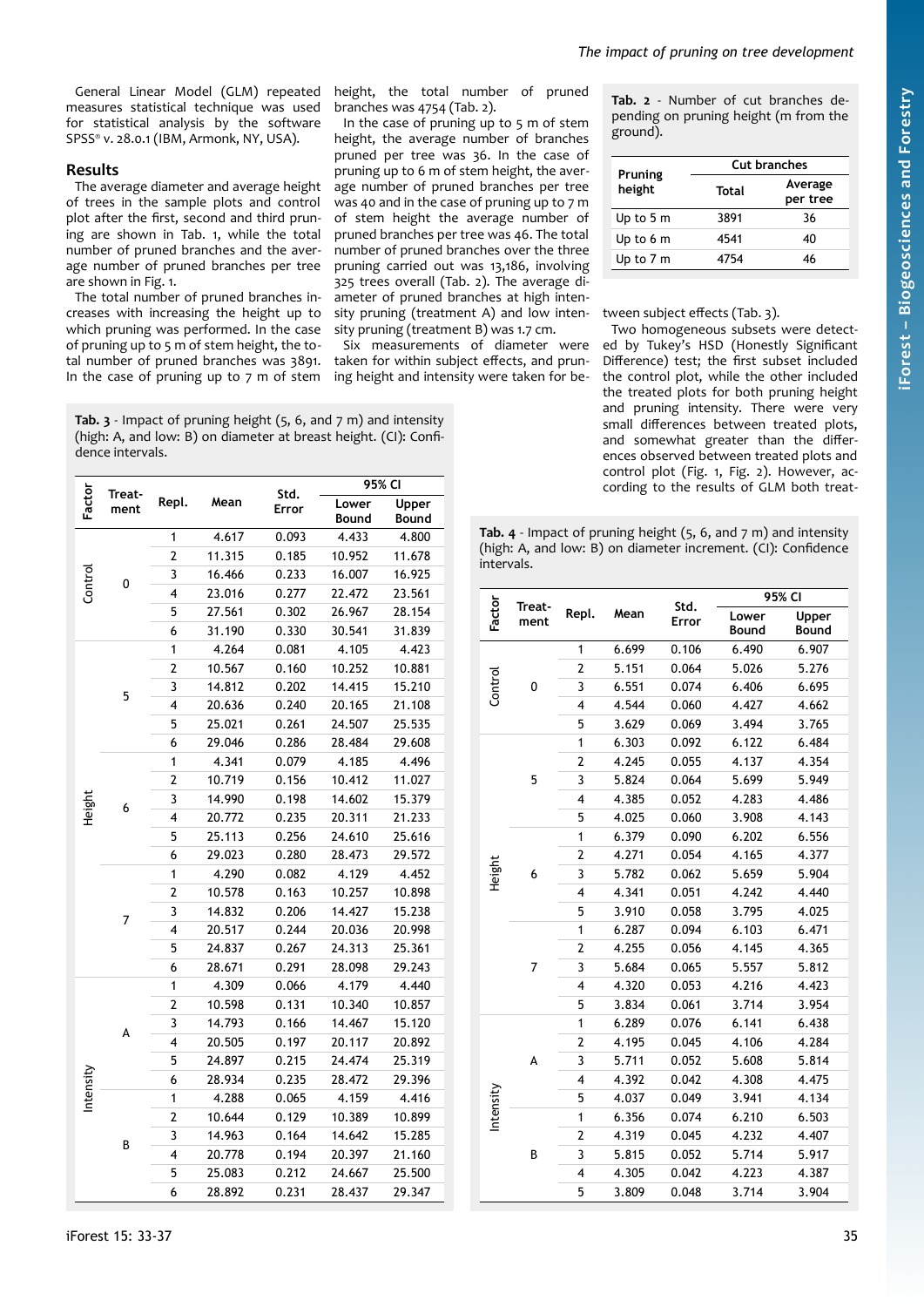<span id="page-3-0"></span>



<span id="page-3-2"></span>**Fig. 3** - Impact of pruning height on diameter increment.



<span id="page-3-1"></span>**Fig. 4** - Impact of pruning intensity on diameter increment.

ment factors (*i.e.*, pruning height and pruning intensity) do not significantly impact on tree diameter.

The GLM repeated measures analysis was also conducted for diameter increment variable, taking the same between subject effects (Tab.  $4$ ). The results showed very small and non-significant differences between treated plots, while the difference was greater (though not significant) between treated and the control plot for both pruning height and pruning intensity. Diameter increment in the treated plots tends to equalize and overtake diameter increment of trees in the control plot [\(Fig.](#page-3-2) [3,](#page-3-2) [Fig. 4](#page-3-1)).

## **Discussion**

The results of this long-term study confirmed that pruning is necessary for the production of high quality wood assortments.

During the first few years after the establishment of the plantation, trees that were not pruned showed a better development due to the higher amount of leaf area and mass. Similar findings are reported by Viquez & Perez (2005) who conducted pruning up to 3, 4 and 5 m above the ground. According to Keller (1979), pruning of poplar clone 'I-214' at age of 7 did not affect height growth and reduced stem taper, but radial growth was decreased in the more severe tratments with branches pruned up to 60% of the tree height.

At the age of ten, the average diamater of pruned trees was similar to the average diameter of trees that were not pruned. However, the advantage of pruning is the higher value of the pruned trees. The most valuable wood assortments could be obtained from the bottom part of pruned trees, while the quality of wood assortments from the basal stem in the control area was lower.

The results reported by Danilović (2006) in a poplar plantation showed that the difference in value of assortments between the trees pruned up to 6 m of stem height and unpruned trees is about 9% (when the mean diameter at breast height is 35 cm). In addition, pruning costs are negligible compared to the increase of value of wood assortments thanks to pruning. When the average log volume is  $0.7 \text{ m}^3$ , the difference in the value of wood assortments is about 9.2  $\epsilon$  per tree. In the first case, a log with a 35 cm mid-length diameter and a length of 7.2 m for sliced veneer (F class) is made. In the second case, two logs are made. The first one with a 37 cm midlenght diameter and a length of 3.7 m (F class) and the second one with a 34 cm mid-lenght diameter and the length of 3.5 m (class I).

Nonetheless, the height of pruning at up to 7 m of stem height can affect stem development. Hibbs (1996) observed a significant reduction in growth for trees pruned above 25% of their height. According to the Oregon State University Extension, pruning should not exceed the threshold of 50% of tree stem height.

According to Danilović & Dordević (2009), based on the daily cost using a HT 75® telescopic pole pruner (Stihl, Waiblingen, Germany), pruning costs amounted to 0.22  $\epsilon$ per tree. Moreover, pruning costs increase with increasing the frequency of pruning. In addition, fuel and oil consumption depend on the average diameter of pruned branches, being apparently higher for large branches.

After the first pruning, the diameter increment of trees in the control plot was higher than that in the sample plot at the plantation age of ten years. At that age, any difference in diameter increment be-